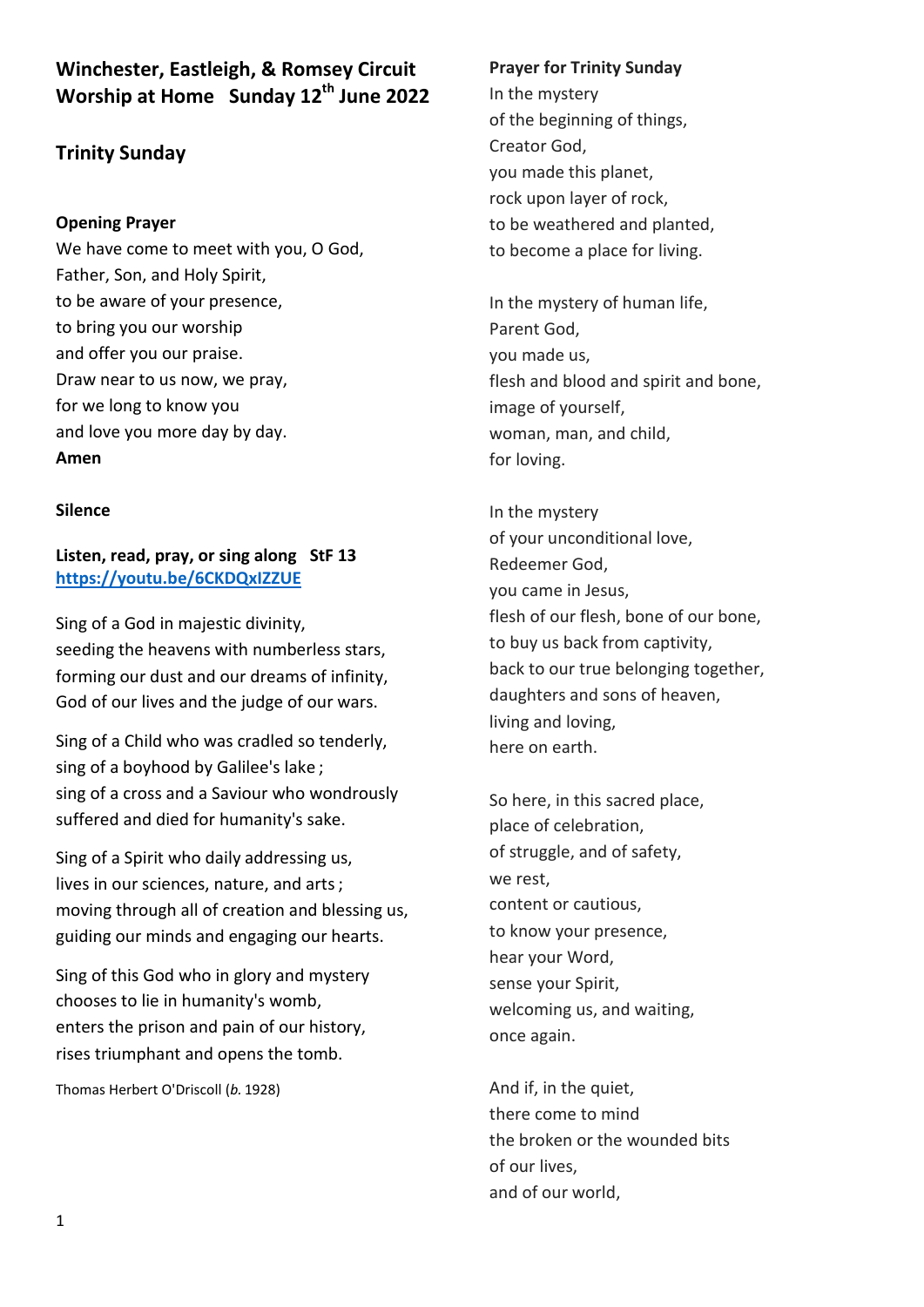help us to name some of them now; and as you have shared our deepest sufferings, so may the glue of your transforming grace be for us, and for our world, a mending once again.

And if, here and now, it will come to pass once again, or perhaps for the very first time, that your Spirit will touch ours then in your mercy turn us to face you, in ourselves, our world, our neighbour. we pray in Jesus's name. Amen.

**Read** Romans 5 v 1-5

**Read** John 16 v 12-15

#### **Reflection**

Today is Trinity Sunday in our Church calendar and both readings reflect this. The Trinity is a Christian doctrine which was fought over by the early Church and which, if we're honest, many of us struggle to comprehend. I wonder if you've experienced well-meaning but inadequate attempts over the years to try somehow to explain it? The water illustration (liquid, steam, ice), the three leafed clover, a three-sided triangle?

In the passage from John 16 Jesus tells his followers:

'*I still have many things to say to you, but you cannot bear them now. When the Spirit of truth comes, he will guide you into all the truth; for he will not speak on his own, but will speak whatever he hears, and he will declare to you the things that are to come'.*

There is such kindness, patience, tenderness, and understanding in the words Jesus uses here. He

doesn't want to burden the disciples with more than they can cope with. Instead, he promises them that he will send them the Holy Spirit, the Spirit of truth, the Spirit of ongoing revelation. The Spirit will guide them, teach them, comfort them, and lead them into a fuller knowledge and understanding of all that he has had to leave unsaid.

I find that reassuring. It seems to me what Jesus is saying here is that we don't have to understand everything right now. It doesn't matter if we can't find the perfect metaphor, the perfect illustration to neatly explain the fullness of the God in three persons. The Trinity isn't meant as something for a bumper sticker or an internet meme. The Trinity is a great and holy mystery and, as such, we are called to stand in awe and humility before it. To explore fully the nature of God is beyond the remit of mere human language. It causes us to fall to our knees in silent adoration of the One who is beyond time and space, the God made known to us in Jesus, the God whose presence is with us now and always through the gift of the Holy Spirit. It causes us to be 'lost in wonder, love and praise'.

In Romans 5, Paul begins to explore the nature of the new life of those who have been 'justified by faith'. He describes the consequences of the Christ event for human beings as follows: '*We have peace with God through our Lord Jesus Christ'* (v 1), '*We boast in our hope of sharing the glory of God*' (v 2), and '*God's love has been poured into our hearts*' (v 5).

For Paul peace with God means the peace that comes when conflict is over. Paul portrays sin as the human denial of God or rebellion against God and therefore peace with God is the recognition that such denial and rebellion is at an end.

Hope for Paul is not the equivalent of desire or wish but rather it refers to confidence, trust, and conviction. The hope of sharing the glory of God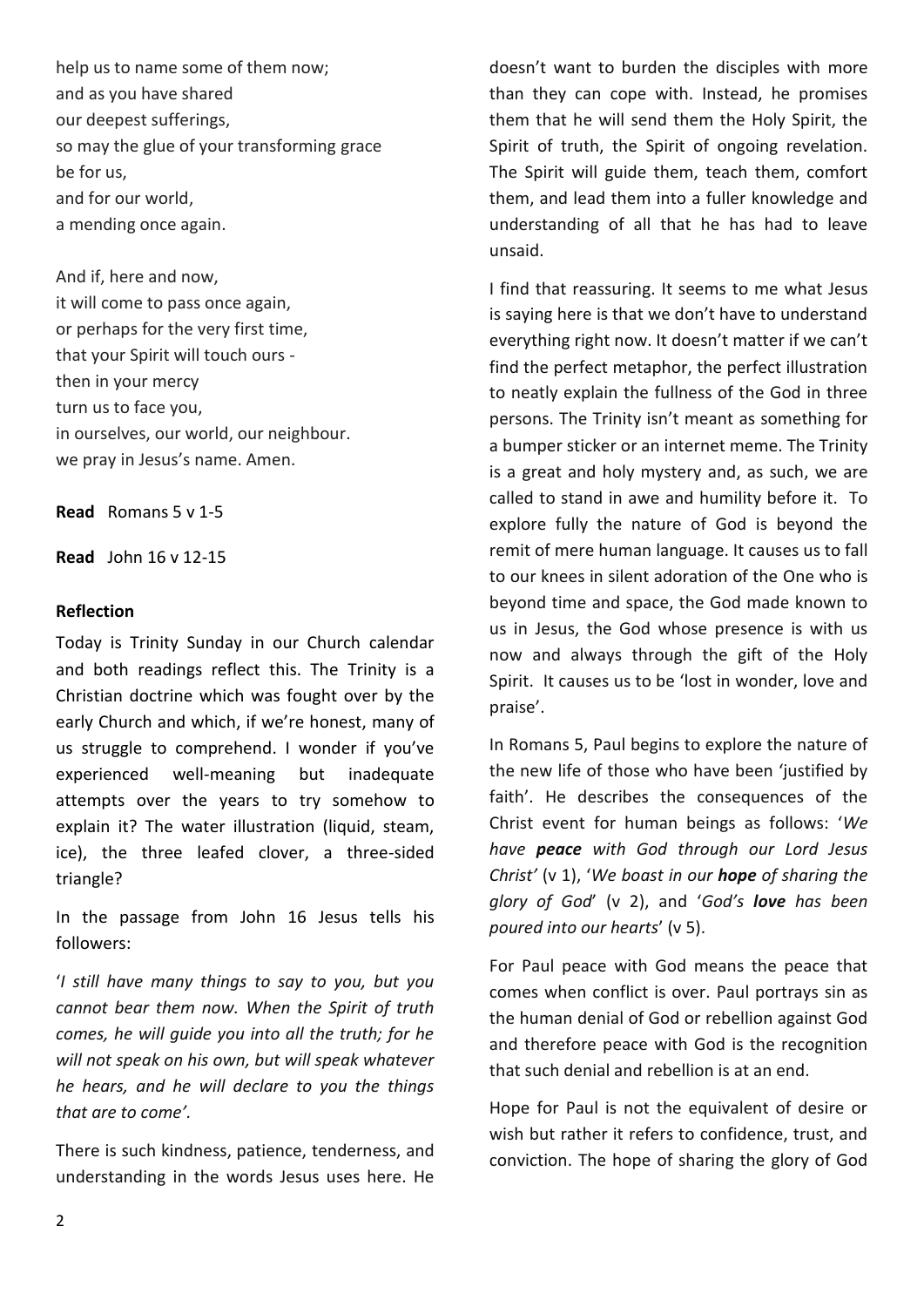is the confidence, trust, and conviction that God's glory will indeed by shared by all.

When we read Paul's words from Romans 5 in connection with Trinity Sunday, the references to God, Christ and the Spirit take on particular significance. Christians live in peace with God because of Jesus Christ. Christians know the love of God because the Holy Spirit has poured out that love to them. Christians boast in God's glory which they know through Christ and the Spirit.

Franciscan priest and theologian, Richard Rohr, argues that caring about the Trinity requires that we should orient ourselves in a new way: 'Don't start with the One and try to make it into Three', he writes in his book, *The Divine Dance.* 'Start with the Three and see that this is the deepest nature of the One.'

What might we discover about God's character and priorities if we are able to see *threeness* as the ground and essence of God's being?

First, we will recognise that God is not static, God is dynamic. God's self is fluid. God moves. As Richard Rohr puts it 'God flows, and God *is flow*. God dances, and God *is dance'.*

Secondly, we'll realise that God is diverse. Rohr asserts that goodness isn't sameness. He writes, 'Goodness, to be goodness, needs contrast and tension, not perfect uniformity'. If God can incarnate goodness through contrast and tension, then it's worth asking why we can't. Or won't. Why do we fear difference so much when difference lies at the very heart of God's nature?

Finally, we'll discover that God is communal. The Trinity shows us that God's very nature and being is relationship, intimacy, connection, and communion. If God is communal then we ought to ask what we are doing when make the choice to go it alone, to emphasise independence and autonomy over companionship and mutuality? If the Trinity really is more than just a doctrine fought over by the early Church, then we dare not take lightly the transformative power of our life in community with one another.

I want to finish this reflection by sharing with you a sonnet written by the poet and priest Malcolm Guite:

## **Trinity Sunday**

In the beginning, not in time or space, But in the quick before both space and time, In Life, in Love, in co-inherent Grace, In three in one and one in three, in rhyme, In music, in the whole creation story, In his own image, his imagination, The Triune Poet makes us for his glory, And makes us each the other's inspiration. He calls us out of darkness, chaos, chance, To improvise a music of our own, To sing the chord that calls us to the dance, Three notes resounding from a single tone, To sing the End in whom we all begin; Our God beyond, beside us and within.

## **Listen, read, pray, or sing along StF 392 [https://youtu.be/VVo1p\\_zuG-8](https://youtu.be/VVo1p_zuG-8)**

O Holy Spirit, Lord of grace, eternal fount of love, inflame, we pray, our inmost hearts with fire from heaven above.

As you unite in holy bond the Father and the Son, so fill us all with mutual love, and make our hearts as one.

All glory to the Father be, the Spirit and the Son, all glory to the One in Three, while endless ages run.

Charles Coffin (1676–1749) *translated by* John Chandler (1806–1876) *(alt.)*